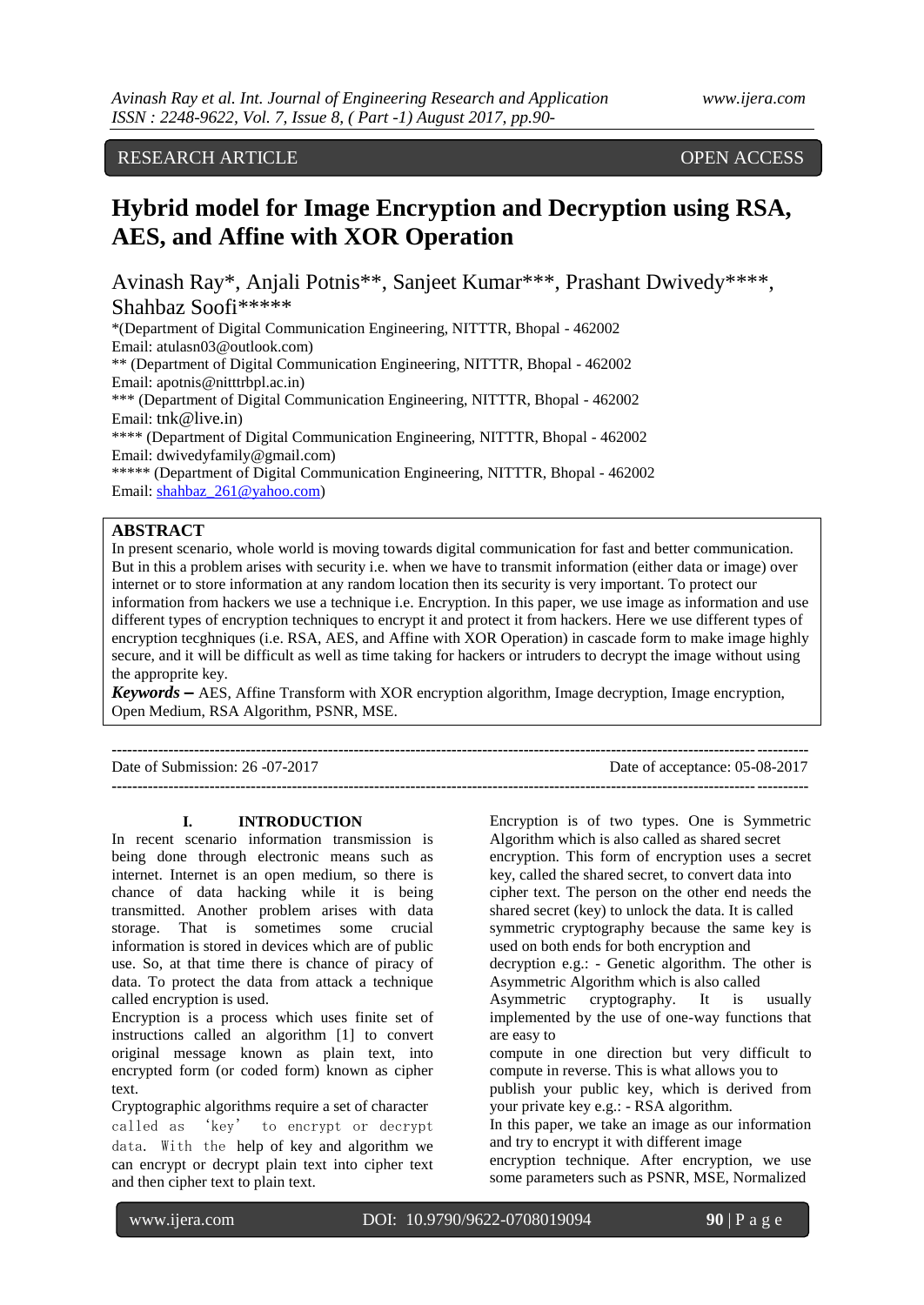Absolute Error, Average Difference, Structural content, Maximum Difference to check which one technique is most suitable for image encryption encryption.

# **II. THE PROPOSED IMAGE ENCRYPTION TECHNIQUES**

The result of error in image acquisition process [2] that results in pixel values that do not reflect true intensities of the real picture is called noise. Using probability density functions, we can define a set of noise models. The most occurring noises in digital images are Poisson noise, Exponential noise, Multiplicative noise, and Erlang noise or Gamma noise. Following, these noises are discussed at stretch.

### **2.1 RSA Algorithm**

RSA is an algorithm developed in 1977 by Ron Rivest, Adi Shamir, and Leonard Adleman[2]. In such a cryptosystem, the encryption key is a public one and the decryption key which is different from the encryption key is kept private. As two different keys are being used in encryption and decryption the RSA algorithm is also called as an asymmetric cryptographic algorithm. The RSA algorithm consists of three major steps in encryption and decryption. The steps are as Following

### **Key Generation:**

The RSA contains a public key and a private key. Of these two keys, the public key is used for encrypting messages and can be known to everybody. The messages encrypted with the public key are decrypted using the private key. The method for key generation is as follows. First choose two distinct prime numbers p and q and then compute n=pxq where n is the modulus for the public key and the private keys. Next compute  $\phi$  (n)

 $= (p - 1) (q - 1)$ . Choose an integer 'e' such that 1

 $\langle e \rangle \langle e \rangle$  (n) and GCD (e,  $\phi(n)$ ) = 1. The pair (n, e) is

the public key. The private key is a unique integer d

obtained by solving the equation d e  $\equiv$  1 (mod  $\phi(n)$ .

### **Encryption:**

The RSA algorithm is used here for encrypting an image. So, the message text (m) is in

the form of pixels lying in the range 0 to 255. The pixels are stored and operated upon in an array format. The text is encrypted using the public key (n, e) from the equation

 $c = m<sub>°</sub> \mod(n)$  (1)

#### **Decryption:**

The text is decrypted using the private key (n, d) from the equation

 $m = C_d \mod(n)$  (2)

The decrypted pixels are obtained in the array format and subsequently the decrypted image. Fig 3

shows the original, encrypted and decrypted image in Matlab. Table 1 is an evaluation of different quality parameters using RSA algorithm.

# **2.2 Affine Transform and XOR Operation**

Affine Transformation [3] is a technique in which we can change the original pixel value to a

different location with the help of an 8-bit key. Then the image which is to be transmitted is divided into

2x2 pixel blocks and then each block is encrypted with the XOR Operation by four 8 bit keys. The total

key size used in this algorithm is 64 bits. The relationship [5] between plain text (P) and cipher text

 $(C)$  is

 $C = (K_0 + K_1 \times P) \text{ mod } N$  (5)

 $P = (C + (-K_0) \times 1/K) \text{ mod } N$  (6)

 $1/K$  is the multiplicative inverse of K<sub>1</sub> and  $(-K_0)$  = additive inverse of K0. The HCF of  $(K_1, N) = 1$ 

**Encryption:**

Take an image S of size M x N and a secret key of 64 bits. Break 64 bits key into eight equal parts i.e. (K0, K1, K2, K3, K4, K5, K6, and K7). The four sub keys (K0, K1, K2 and K3) are used for location change of pixel value and next four keys  $(K<sub>4</sub>, K<sub>5</sub>, K<sub>6</sub> and K<sub>7</sub>)$  are used for encryption using XOR Operation. For every pixel P x, y changes the location  $(X, Y)$  in S to  $(X', Y')$  in C by formula

 $X' = (K_0 + K_1 \times X) \text{ mod } M$  (7)

 $Y' = (K_2 + K_3 x Y) \text{ mod } N$  (8)

Break C into M/2 x N/2 number of 2 x 2 blocks. Now XOR Operation is performed for each block according to the following equations

$$
P'_{1,1} = P_{1,1} \times OR \times (9)
$$

 $P'_{1, 2} = P_{1, 2}$  XOR K<sub>5</sub> (10)

 $P'_{2, 1} = P_{2, 1}$  XOR K $_6$  (11)

 $P'_{2, 2} = P_{2, 2} XOR K_7 (12)$ 

# **Decryption:**

Take a cipher image C [4] of size M x N and a secret key of 64 bits. Break the 64 bits key into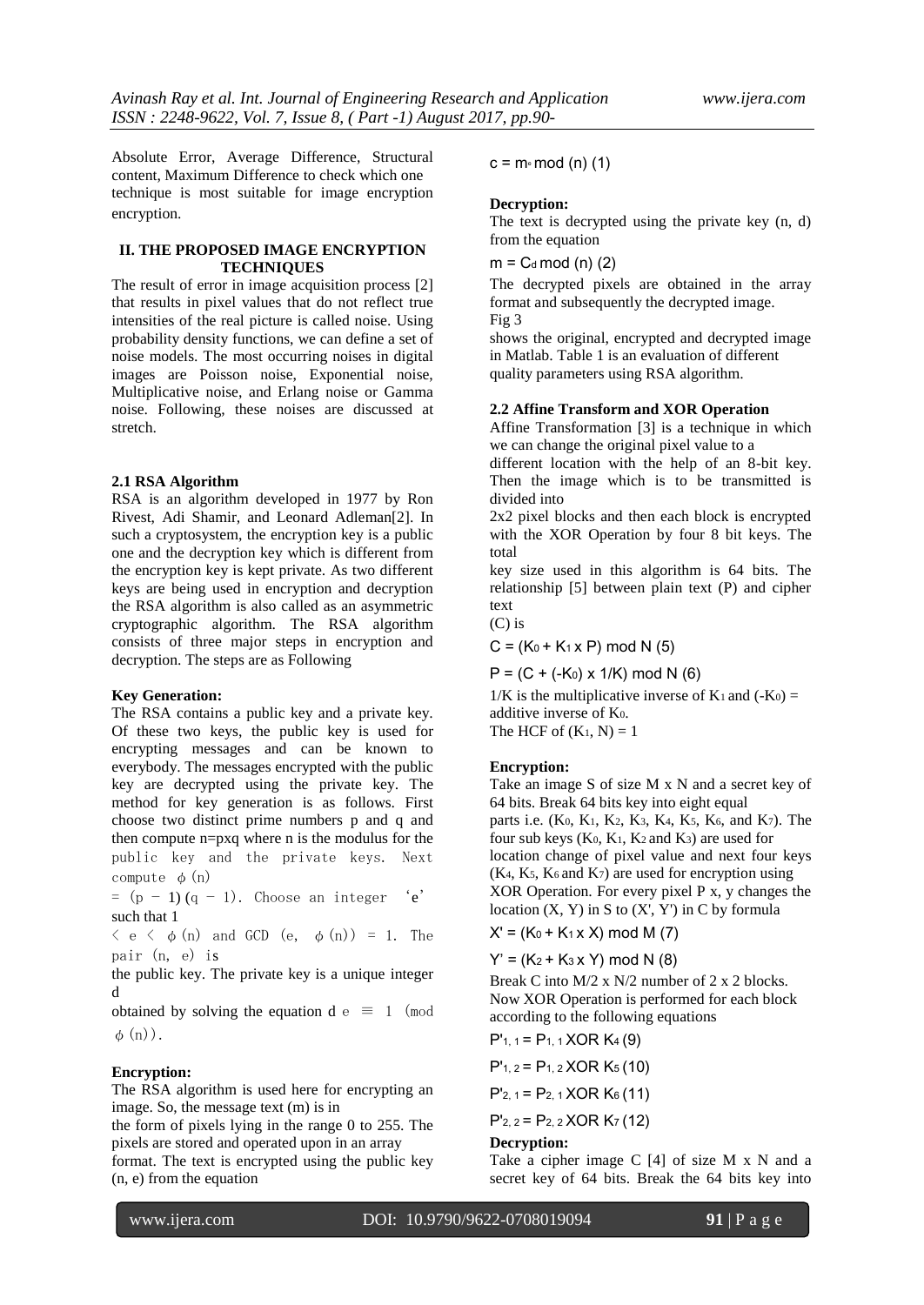eight equal parts i.e. (K0, K1, K2, K3, K4, K5, K6, and K7). Break C into  $M/2$  x  $N/2$  number of 2 x 2 blocks. Then XOR Operation is performed for each block

Decrypt  $P'_{1,1}$  as  $P_{1,1} = P'_{1,1}$  XOR K<sub>4</sub>(13) Decrypt P'<sub>1</sub>, 2 as P<sub>1</sub>,  $2 = P'$ <sup>1</sup>, 2 XOR K<sub>5</sub> (14) Decrypt P'2, 1 as P2,  $1 = P'_{2,1}$  XOR K<sub>6</sub>(15) Decrypt P'<sub>2</sub>, 2 as P<sub>2</sub>,  $2 = P'_{2}$ , 2 XOR K<sub>7</sub> (16) For every pixel  $P x'$ , y' changes the location  $(X', Y')$ in C to  $(X, Y)$  in S by formula [10]  $X = (X' + (-K0)) \times 1/K1$  mod (17)  $Y = Y' + (-K2) x 1/K3$  mod N (18)

Fig 4 shows the original, encrypted and decrypted image in Matlab. Table 2 is a comparison of different quality parameters using affine with XOR algorithm.

### **2.3 AES Algorithm**

It is also known as Rijndael [6]. The AES algorithm was developed by Vincent Rijmen and Joan Daemen. In October 2000 NIST acknowledged that AES algorithm is the best algorithm in security,

performance, efficiency, ability of implementation, and also flexibility. The AES algorithm is symmetric

key algorithm, in this both sender and receiver uses same key to encrypt data into cipher and to decrypt cipher into original data. In this algorithm it has a fixed block length of 128 bits, while the length of key

size can be of 128, 192, or 256 bits. AES [7] is an iterative algorithm. It is composed of 4 basic

operational blocks. For entire encryption iteration is performed up to "N" times. The total number of

iteration i.e. N can be 10, 12, and 14 based on key length i.e. 128, 192, and 256 respectively.

### **Encryption**

Key Expansion Round keys are derived from the cipher key using Rijndael's key schedule. AES requires a separate 128-bit round key block for each round plus one more. Initial Round

 Add Round Key, each byte of the state is combined with a block of the round key using bitwise XOR

# Iterative Round's

 $\square$ Sub Bytes, a non-linear substitution step where each byte is replaced with another according to a lookup table. \*Shift Rows, a transposition step where the last three rows of the state are shifted cyclically a certain number of steps. \*Mix Columns, a mixing operation which operates on the columns of the state,

combining the four bytes in each column. \*Add Round Key

Final Round Sub Bytes Shift Rows Add Round Key

# **Decryption**

Inverse sub bytes, inverse shift rows and inverse mix columns is used in reverse order instead of sub bytes, shift rows, and mix columns. The key expansion remains the same. Fig 1 shows the original, encrypted and decrypted image in Matlab. Table 1 is a comparison of different quality parameters using AES algorithm.

### **EXPERIMENTAL RESULTS**

In the hybrid algorithm used the image is encrypted using the encryption techniques in the following order-

1. RSA

2. AES

3. Affine with XOR

Figure 1 shows the encrypted image using the hybrid algorithm and the decrypted image. The image used for experimental analysis is cameraman.tif which is an in built Matlab image file.







Decrypted Image

Fig 1. Encrypted and decrypted image using hybrid algorithm

# **IV. PERFORMANCE MEASUREMENT PARAMETERS**

To be able to tell which the most suitable encryption technique [13] the following quality measurement parameters are employed once between original image and encrypted image and once between original image and decrypted image.

- Mean Square Error (MSE)
- Peak signal to Noise Ratio (PSNR)
- Normalized Absolute Error (NAE)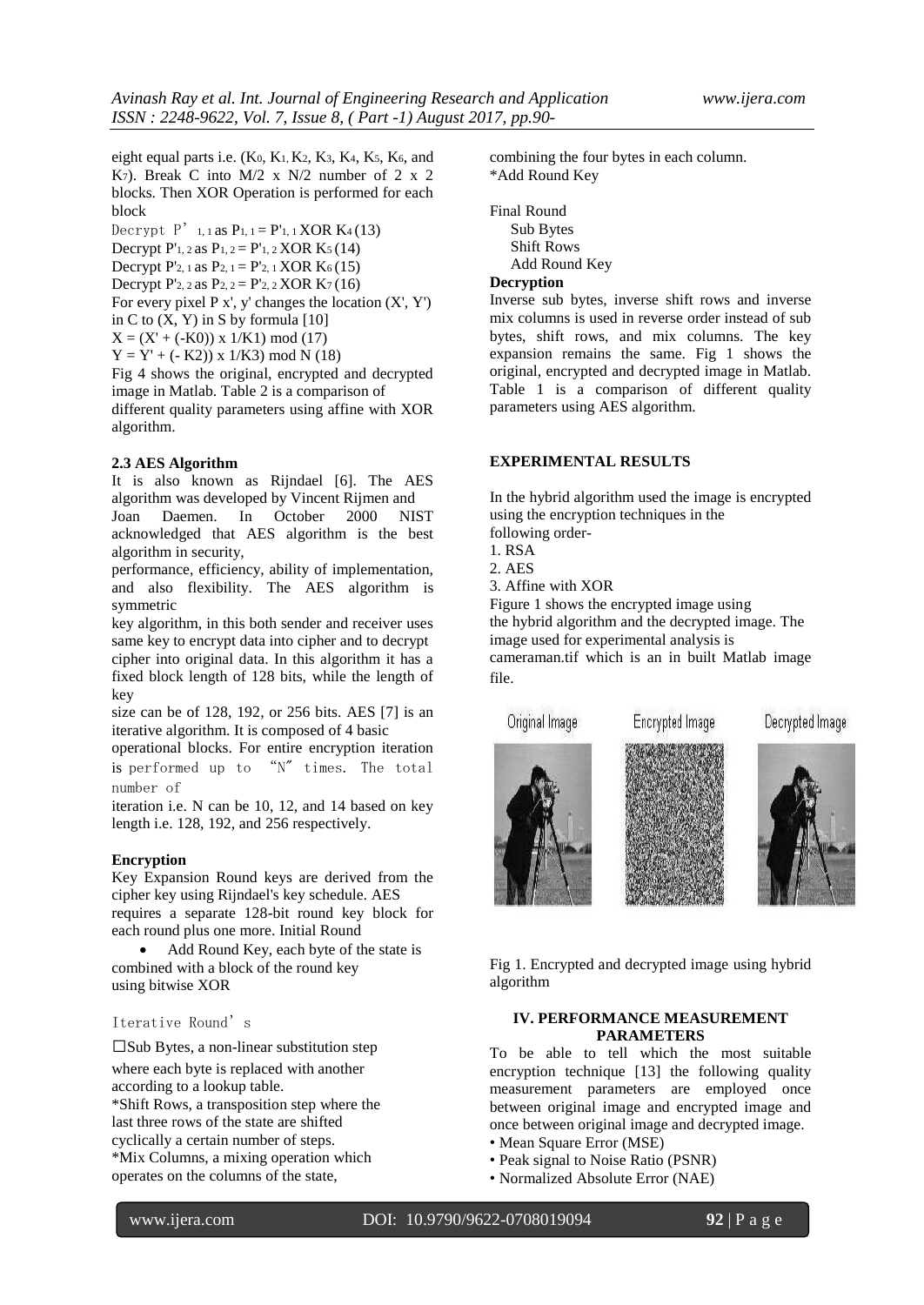- Normalized cross correlation (NCC)
- Average difference (AD)
- Structural content (SC)
- Maximum difference (MD)

| Quality<br>Parameters | Comparison<br>between Original<br>lmage and<br><b>Encrypted Image</b> | Comparison<br>between Original<br>lmage and<br>Decrypted Image |
|-----------------------|-----------------------------------------------------------------------|----------------------------------------------------------------|
| Mean                  |                                                                       |                                                                |
| Square Error          |                                                                       |                                                                |
|                       | 252                                                                   | 5.505                                                          |
| Peak Signal           |                                                                       |                                                                |
| to                    |                                                                       |                                                                |
| Noise Ratio           | 24.208                                                                | 40.7159                                                        |

| Normalized<br>Absolute<br>Error    | 0.2484 | 0.0104 |
|------------------------------------|--------|--------|
| Normalized<br>cross<br>correlation |        | 1      |
| Average<br><b>Difference</b>       | 101.06 | 1.5029 |
| Structural<br>Content              | 1.45   | 1.0003 |
| Maximum<br><b>Difference</b>       | 241    | 5      |

Table 1. Performance measurement parameters for hybrid algorithm

Consider an image of dimensions M and N. If f(x, y) is the original image and  $g(x, y)$  is the distorted image then the various measurement parameters are described as follows.

### 4.1 Mean Square Error (MSE)

The MSE [19] is cumulative squared error between the compressed and the original image. It is calculated using

$$
MSE = \frac{1}{MN} \sum_{0}^{M-1} \sum_{0}^{N-1} |f(x, y) - g(x, y)|
$$
 (10)

# 4.2 Peak Signal to Noise Ratio (PSNR)

The PSNR is used to determine the ratio between the maximum power of a signal and power of corrupting noise. The formula of PSNR is given as

$$
PSNR = 10 \log_{10} \left[ \frac{M*N}{MSE} \right] \tag{11}
$$

### 4.3 Average Difference (AD)

The average difference is given by the formula

$$
AD=|f(x,y) - g(x,y)| \t(12)
$$

### 4.4 Maximum Difference (MD)

The maximum difference is given by the formula

$$
MD = \max |f(x, y) - g(x, y)| \quad (13)
$$

#### 4.5 Normalized Absolute Error (NAE)

The normalized error is given by

$$
y = NAE = \frac{\sum_{x=1}^{M} \sum_{y=1}^{N} (f(x, y) * g(x, y))}{\sum_{x=1}^{M} \sum_{y=1}^{N} (f(x, y))^{2}}
$$
(14)

### **4.6 Structural Content (SC)**

SC is correlation based measure and measures the similarity between two images. It is given by the equation

$$
SC = \frac{\sum_{i=1}^{M} \sum_{j=1}^{N} (y(i,j))^2}{\sum_{i=1}^{M} \sum_{j=1}^{N} (x(i,j))^2}
$$
(15)

### **V. CONCLUSION**

This paper presents a new image encryption method based on a hybrid model of encryption using various encryption techniques. Experimental results show that our model yields high random cipher image measured by various quality measurement parameters such as MSE, AD, MD and PSNR thus making it difficult to recover the original image without the key.

### **REFERENCES**

- [1] Federal Information Processing Standards Publications (FIPS 197), "Advanced Encryption Standard (AES) ", 26 Nov. 2001.
- [2] J.C. Yen, J.I. Guo, An efficient hierarchical chaotic image encryption algorithm and its